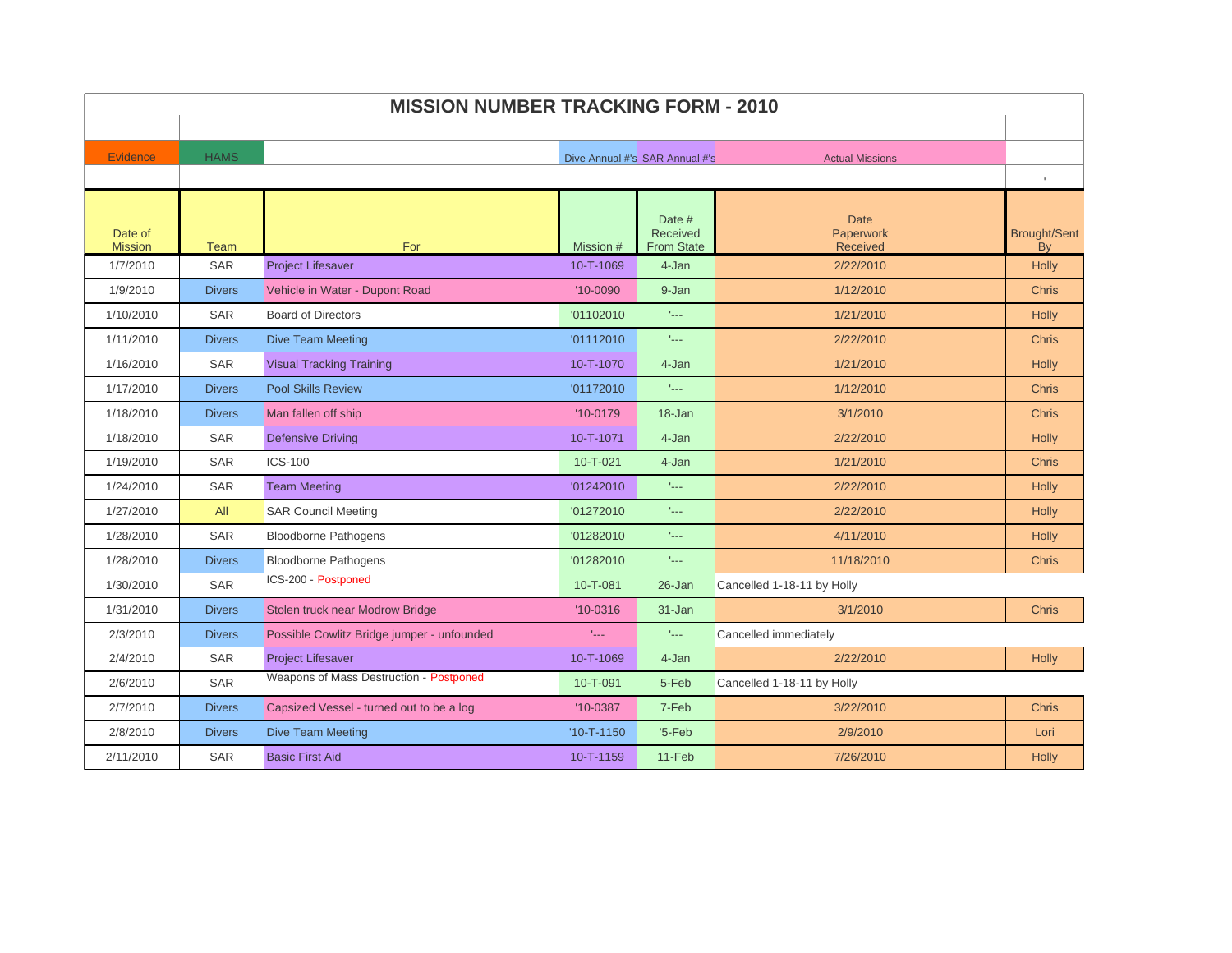| <b>Evidence</b>           | <b>HAMS</b>   |                                             |                  | Dive Annual #'s SAR Annual #'s          | <b>Actual Missions</b>               |                                  |
|---------------------------|---------------|---------------------------------------------|------------------|-----------------------------------------|--------------------------------------|----------------------------------|
|                           |               |                                             |                  |                                         |                                      |                                  |
| Date of<br><b>Mission</b> | Team          | For                                         | Mission #        | Date #<br>Received<br><b>From State</b> | <b>Date</b><br>Paperwork<br>Received | <b>Brought/Sent</b><br><b>Bv</b> |
| 2/13-14/2010              | <b>SAR</b>    | ICS-300 - Postponed                         | $10 - T - 104$   | 19-Feb                                  | Cancelled 1-18-11 by Holly           |                                  |
| 2/19/2010                 | <b>Divers</b> | Evidence - St. Helens OR                    | $10 - T - 110$   | 19-Feb                                  | 3/1/2010                             | <b>Chris</b>                     |
| 2/19-21/2010              | <b>SAR</b>    | <b>Wilderness First Aid</b>                 | $10 - T - 113$   | 19-Feb                                  | 3/25/2010                            | <b>Holly</b>                     |
| 2/20/2010                 | <b>Divers</b> | Ghost Bridge - male hit by train, unfounded | $'10-0509$       | 20-Feb                                  | 3/1/2010                             | <b>Chris</b>                     |
| 2/26/2010                 | <b>SAR</b>    | <b>Tracking Training</b>                    | '02262010        | $\mathbb{L}_{\text{max}}$               | 3/25/2010                            | <b>Holly</b>                     |
| 2/28/2010                 | <b>Divers</b> | Lift bag and ROV training                   | 10-T-1149        | $5-Feb$                                 | Cancelled                            |                                  |
| 2/28/2010                 | <b>SAR</b>    | <b>Team Meeting</b>                         | 10-T-1148        | 5-Feb                                   | 3/25/2010                            | <b>Holly</b>                     |
| 3/4/2010                  | <b>SAR</b>    | <b>Project Lifesaver</b>                    | 10-T-1069        | 4-Jan                                   | 3/25/2010                            | <b>Holly</b>                     |
| 3/4/2010                  | <b>HAMS</b>   | <b>Project Lifesaver</b>                    | 10-T-1069        | 4-Jan                                   | 3/25/2010                            | Holly                            |
| 3/6/2010                  | <b>SAR</b>    | Les Nelson Funeral                          | $10 - T - 146$   | 12-Mar                                  | 3/25/2010                            | <b>Holly</b>                     |
| 3/7/2010                  | <b>Divers</b> | Possible vehicle in Coal Creek Slough       | $'10-0651$       | 7-Mar                                   | 7/12/2010                            | <b>Chris</b>                     |
| 3/6-7/2010                | <b>SAR</b>    | <b>ISAR</b>                                 | $10 - T - 114$   | 19-Feb                                  | 3/25/2010                            | <b>Holly</b>                     |
| 3/8/2010                  | <b>SAR</b>    | Skamania - Missing Hiker                    | $'10-0652$       | 6-Mar                                   | 3/25/2010                            | <b>Holly</b>                     |
| 3/8/2010                  | <b>Divers</b> | <b>Dive Team Meeting</b>                    | $'10 - T - 1150$ | $5-Feb$                                 | 7/12/2010                            | <b>Chris</b>                     |
| 3/10/2010                 | <b>SAR</b>    | <b>OTEP</b>                                 | 10-T-1177        | 12-Mar                                  | 4/11/2010                            | <b>Holly</b>                     |
| 3/11/2010                 | <b>SAR</b>    | Navigation                                  | $10 - T - 115$   | 19-Feb                                  | 4/11/2010                            | Holly                            |
| 3/12-13/2010              | <b>SAR</b>    | <b>Firearms Safety</b>                      | $'10 - T - 116$  | 19-Feb                                  | 4/11/2010                            | <b>Holly</b>                     |
| 3/14/2010                 | <b>Divers</b> | Body bagging and search patterns            | 10-T-1149        | $5-Feb$                                 | 11/18/2010                           | <b>Chris</b>                     |
| 3/16/2010                 | <b>SAR</b>    | <b>Bloodborne Pathogens</b>                 | 10-T-1168        | 19-Feb                                  | 3/25/2010                            | <b>Holly</b>                     |
| 3/16/2010                 | <b>HAMS</b>   | <b>Bloodborne Pathogens</b>                 | 10-T-1168        | 19-Feb                                  | 3/25/2010                            | <b>Holly</b>                     |
| 3/18/2010                 | <b>SAR</b>    | Navigation                                  | $10 - T - 115$   | 19-Feb                                  | 3/25/2010                            | <b>Holly</b>                     |
| 3/25/2010                 | <b>SAR</b>    | Navigation                                  | $10 - T - 115$   | 19-Feb                                  | 4/11/2010                            | <b>Holly</b>                     |
| 3/28/2010                 | <b>SAR</b>    | <b>Team Meeting</b>                         | 10-T-1148        | 5-Feb                                   | 4/11/2010                            | <b>Holly</b>                     |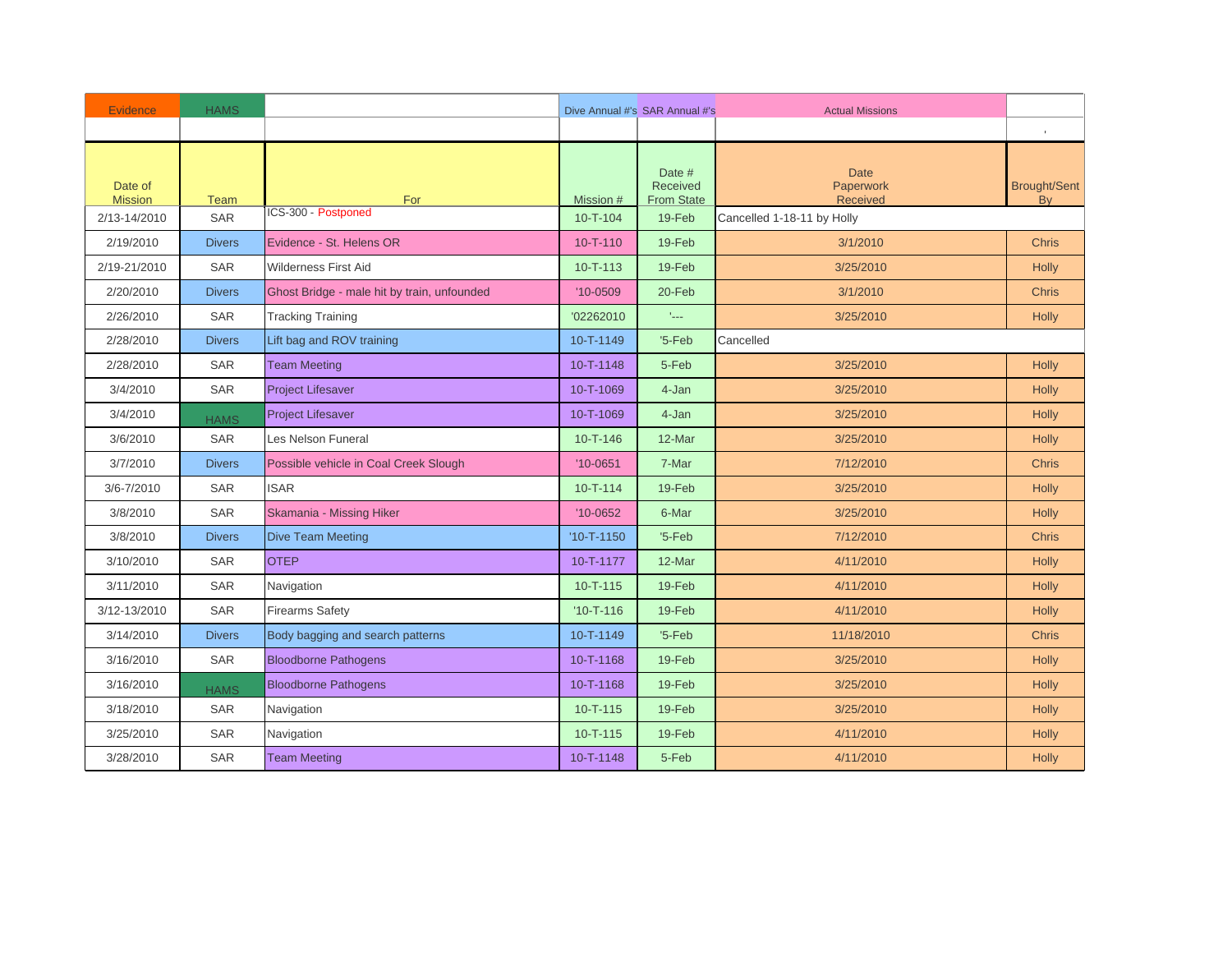| <b>Evidence</b>           | <b>HAMS</b>   |                                           |                  | Dive Annual #'s SAR Annual #'s          | <b>Actual Missions</b>                      |                           |
|---------------------------|---------------|-------------------------------------------|------------------|-----------------------------------------|---------------------------------------------|---------------------------|
|                           |               |                                           |                  |                                         |                                             |                           |
| Date of<br><b>Mission</b> | <b>Team</b>   | For                                       | Mission #        | Date #<br>Received<br><b>From State</b> | <b>Date</b><br>Paperwork<br><b>Received</b> | <b>Brought/Sent</b><br>By |
| 4/1/2010                  | <b>SAR</b>    | <b>Project Lifesaver</b>                  | 10-T-1069        | 4-Jan                                   | 7/26/2010                                   | Holly                     |
| 4/1/2010                  | <b>HAMS</b>   | <b>Project Lifesaver</b>                  | 10-T-1069        | 4-Jan                                   | 7/26/2010                                   | Holly                     |
| 4/8/2010                  | <b>SAR</b>    | Navigation                                | $10 - T - 115$   | 19-Feb                                  | 4/11/2010                                   | <b>Holly</b>              |
| 4/8/2010                  | <b>SAR</b>    | <b>GPS Training</b>                       | 10-T-184         | 6-Apr                                   | 6/22/2010                                   | <b>Holly</b>              |
| 4/10/2010                 | <b>SAR</b>    | <b>Visual Tracking Training</b>           | 10-T-1070        | 4-Jan                                   | 6/22/2010                                   | Holly                     |
| 4/12/2010                 | <b>Divers</b> | <b>Dive Team Meeting</b>                  | $'10 - T - 1150$ | $5-Feb$                                 | 7/12/2010                                   | <b>Chris</b>              |
| 4/16-17-18/2010           | <b>SAR</b>    | <b>FUNSAR</b>                             | 10-T-246         | tale.                                   | 6/22/2010                                   | <b>Holly</b>              |
| 4/22/2010                 | <b>Divers</b> | Lake Sacajawea Clean Up/skills review     | 10-T-1149        | $5-Feb$                                 | 7/12/2010                                   | <b>Chris</b>              |
| 4/23/2010                 | <b>Divers</b> | <b>Sinking Boat - Gearhart</b>            | $'10-1163$       | $'23-Apr$                               | 7/12/2010                                   | <b>Chris</b>              |
| 4/24/2010                 | <b>SAR</b>    | PR - March of Dimes                       | 10-T-1212        | $2 - Jun$                               | 6/22/2010                                   | <b>Holly</b>              |
| 4/25/2010                 | <b>SAR</b>    | <b>Team Meeting</b>                       | 10-T-1148        | 5-Feb                                   | 6/22/2010                                   | <b>Holly</b>              |
| 4/30, 5/1/2/2010          | <b>SAR</b>    | <b>FUNSAR</b>                             | $10 - T - 246$   | 7-May                                   | 7/26/2010                                   | Holly                     |
| 5/4/2010                  | <b>SAR</b>    | <b>OTEP</b>                               | 10-T-1177        | 12-Mar                                  | 7/26/2010                                   | <b>Holly</b>              |
| 5/6/2010                  | <b>SAR</b>    | <b>Project Lifesaver</b>                  | 10-T-1069        | 4-Jan                                   | 7/26/2010                                   | <b>Holly</b>              |
| 5/9/2010                  | <b>Divers</b> | Kayaker - Toutle River                    | $'10-1334$       | '9-May                                  | 7/12/2010                                   | <b>Chris</b>              |
| 5/10/2010                 | <b>Divers</b> | <b>Dive Team Meeting</b>                  | $'10 - T - 1150$ | $5-Feb$                                 | 7/12/2010                                   | Chris                     |
| 5/13/2010                 | <b>SAR</b>    | <b>Surface Support Training</b>           | $10 - T - 273$   | $2-Jun$                                 | 7/26/2010                                   | <b>Holly</b>              |
| 5/13/2010                 | <b>Divers</b> | Surface Support Training                  | 10-T-273         | $2 - Jun$                               | 7/26/2010                                   | <b>Holly</b>              |
| 5/14/2010                 | <b>HAMS</b>   | Interference on CG frequency from Tourism | '05142010        | taal.                                   |                                             |                           |
| 5/15/2010                 | <b>Divers</b> | Kress Lake Safety Day???                  | '05152010        | taal.                                   | 1/7/2011                                    | <b>Chris</b>              |
| 5/16/2010                 | <b>Divers</b> | Swift Water Training - Kalama River       | 10-T-1149        | $5-Feb$                                 | 7/12/2010                                   | <b>Chris</b>              |
| 5/18/2010                 | <b>Divers</b> | Pickup in Slough                          | $'10-1448$       | $'18-May$                               | 7/12/2010                                   | <b>Chris</b>              |
| 5/23/2010                 | <b>SAR</b>    | <b>Team Meeting</b>                       | 10-T-1148        | 5-Feb                                   | 6/22/2010                                   | <b>Holly</b>              |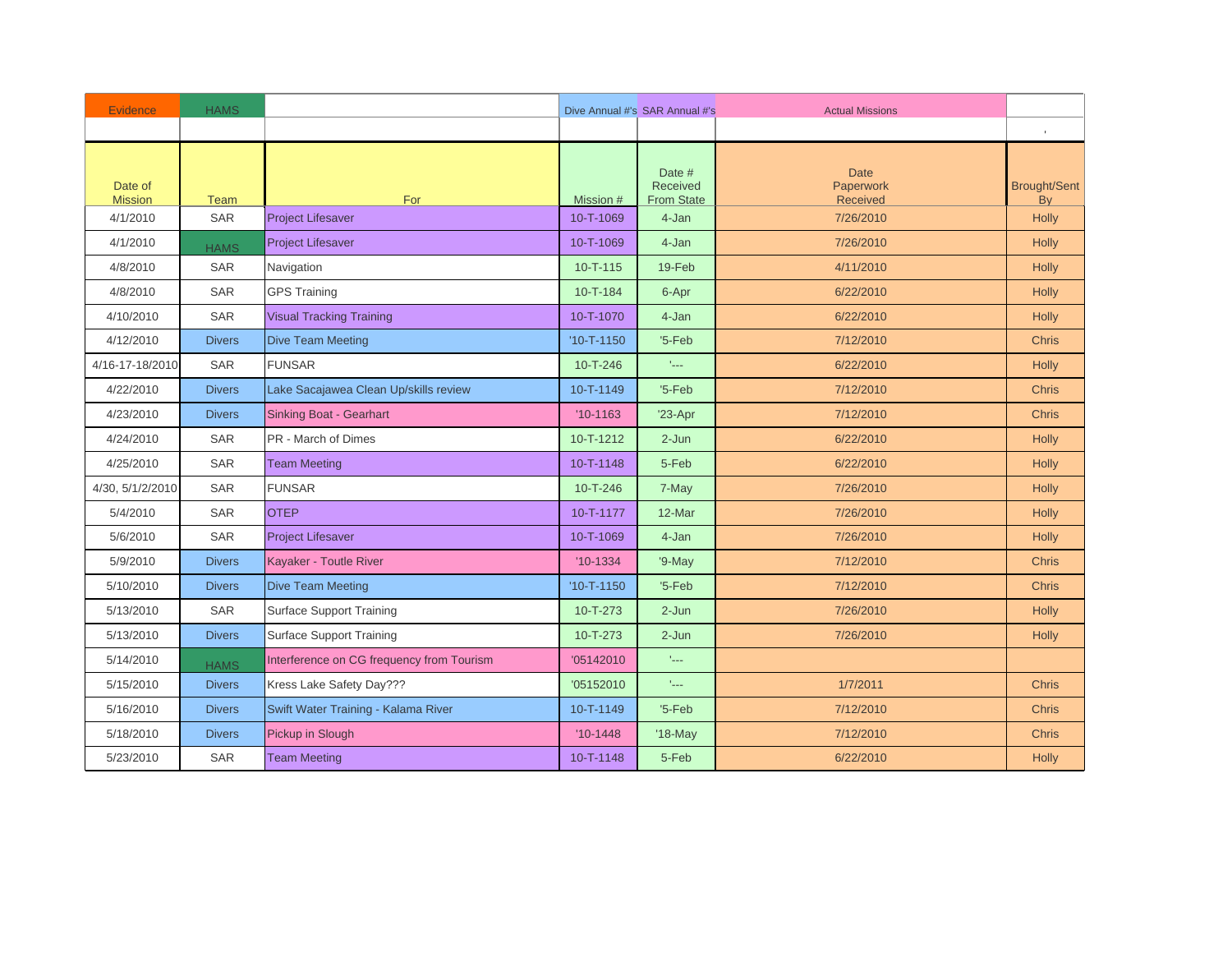| <b>Evidence</b>           | <b>HAMS</b>   |                                           |                  | Dive Annual #'s SAR Annual #'s          | <b>Actual Missions</b>                      |                           |
|---------------------------|---------------|-------------------------------------------|------------------|-----------------------------------------|---------------------------------------------|---------------------------|
|                           |               |                                           |                  |                                         |                                             |                           |
| Date of<br><b>Mission</b> | Team          | For                                       | Mission #        | Date #<br>Received<br><b>From State</b> | <b>Date</b><br>Paperwork<br><b>Received</b> | <b>Brought/Sent</b><br>By |
| 5/26/2010                 | All           | <b>SAR Council Meeting</b>                | '05262010        | t <sub>an</sub>                         | 5/26/2010                                   | Lori                      |
| 6/3/2010                  | <b>SAR</b>    | <b>Project Lifesaver</b>                  | 10-T-1069        | 4-Jan                                   | 6/22/2010                                   | Holly                     |
| 6/3/2010                  | <b>HAMS</b>   | <b>Project Lifesaver</b>                  | 10-T-1069        | 4-Jan                                   | 6/22/2010                                   | <b>Holly</b>              |
| 6/5/2010                  | <b>SAR</b>    | <b>Boat Operator Training</b>             | $10 - T - 274$   | $2 - Jun$                               | 6/22/2010                                   | <b>Holly</b>              |
| 6/6/2010                  | <b>SAR</b>    | <b>Boat Operator Training</b>             | 10-T-274         | $2-Jun$                                 | Cancelled                                   |                           |
| 6/12/2010                 | <b>SAR</b>    | <b>Visual Tracking Training</b>           | 10-T-1070        | 4-Jan                                   | 7/26/2010                                   | <b>Holly</b>              |
| 6/14/2010                 | <b>Divers</b> | <b>Dive Team Meeting</b>                  | $'10 - T - 1150$ | $5-Feb$                                 | Cancelled                                   |                           |
| 6/18/2010                 | <b>Divers</b> | Drowning - Car in Columbia                | $'10-1815$       | $'18 - Jun$                             | 1/7/2011                                    | <b>Chris</b>              |
| 6/18/2010                 | <b>SAR</b>    | Drowning - Car in Columbia                | $'10-1815$       | $'18$ -Jun                              | 10/13/2010                                  | Holly                     |
| 6/19/2010                 | <b>Divers</b> | Four people in styrofoam raft - Kalama    | $'10-1834$       | $'19$ -Jun                              | 7/12/2010                                   | <b>Chris</b>              |
| 6/19/2010                 | <b>SAR</b>    | <b>Boat Operator Training (Postponed)</b> | $10 - T - 274$   | $2-Jun$                                 | Cancelled 1-18-11 by Holly                  |                           |
| 6/19/2010                 | <b>HAMS</b>   | Tour de Blast                             | 10-T-285         | $2-Jun$                                 | 7/5/2010                                    | Randy                     |
| 6/20/2010                 | <b>Divers</b> | <b>Boat Operations Training</b>           | 10-T-1149        | $5-Feb$                                 | Cancelled 1-17-11 by Chris                  |                           |
| 6/21/2010                 | <b>SAR</b>    | <b>Bloodborne Pathogens</b>               | 10-T-1168        | 19-Feb                                  | 6/22/2010                                   | <b>Holly</b>              |
| 6/21/2010                 | <b>HAMS</b>   | <b>Bloodborne Pathogens</b>               | 10-T-1168        | 19-Feb                                  | 6/22/2010                                   | <b>Holly</b>              |
| 6/21/2010                 | <b>Divers</b> | <b>Bloodborne Pathogens</b>               | 10-T-1168        | 19-Feb                                  | 6/22/2010                                   | <b>Holly</b>              |
| 6/24/2010                 | <b>SAR</b>    | <b>CISD Training</b>                      | $10 - T - 275$   | $2 - Jun$                               | 1/19/2011                                   | <b>Holly</b>              |
| 6/27/2010                 | <b>SAR</b>    | <b>Team Meeting</b>                       | 10-T-1148        | 5-Feb                                   | 7/26/2010                                   | <b>Holly</b>              |
| 6/30/2010                 | All           | <b>SAR Council Meeting</b>                | '06302010        | taal.                                   | Cancelled                                   |                           |
| 7/1/2010                  | <b>SAR</b>    | <b>Project Lifesaver</b>                  | 10-T-1069        | 4-Jan                                   | 10/13/2010                                  | <b>Holly</b>              |
| 7/1/2010                  | <b>HAMS</b>   | <b>Project Lifesaver</b>                  | 10-T-1069        | 4-Jan                                   | 10/13/2010                                  | <b>Holly</b>              |
| 7/8/2010                  | <b>SAR</b>    | Road Search Training                      | 10-T-276         | $2-Jun$                                 | 10/13/2010                                  | Holly                     |
| 7/10/2010                 | <b>SAR</b>    | <b>SAR Conference Meeting</b>             | '07102010        | $\mathbb{L}_{\text{max}}$               | 10/13/2010                                  | <b>Holly</b>              |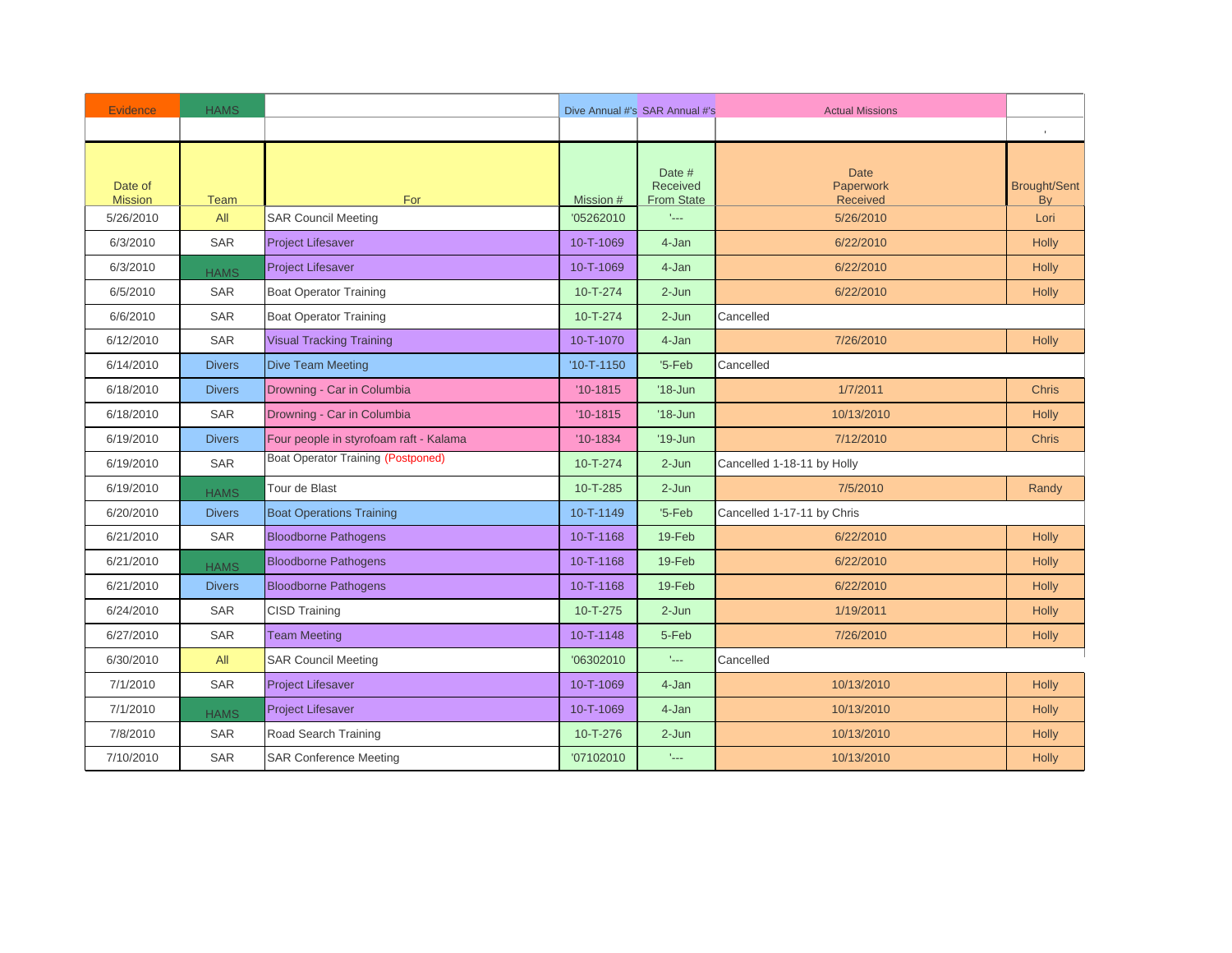| <b>Evidence</b>           | <b>HAMS</b>   |                                                 |                  | Dive Annual #'s SAR Annual #'s                 | <b>Actual Missions</b>                      |                           |
|---------------------------|---------------|-------------------------------------------------|------------------|------------------------------------------------|---------------------------------------------|---------------------------|
|                           |               |                                                 |                  |                                                |                                             | $\,$                      |
| Date of<br><b>Mission</b> | <b>Team</b>   | For                                             | Mission #        | Date #<br><b>Received</b><br><b>From State</b> | <b>Date</b><br>Paperwork<br><b>Received</b> | <b>Brought/Sent</b><br>By |
| 7/11/2010                 | <b>SAR</b>    | <b>ICS 200</b>                                  | '07112010        | $L_{\rm max}$                                  | 10/13/2010                                  | <b>Holly</b>              |
| 7/12/2010                 | <b>Divers</b> | <b>Dive Team Meeting</b>                        | $'10 - T - 1150$ | $5-Feb$                                        | Cancelled                                   |                           |
| 7/18/2010                 | <b>Divers</b> | Vehicle recovery and lift bag training          | 10-T-1149        | $5-Feb$                                        | Cancelled per Chris 12-29-10                |                           |
| 7/18/2010                 | <b>HAMS</b>   | Training - Project Lifesaver, Maps, ELT         | 10-T-360         | 7-Jul                                          | 12/30/2010                                  | Randy                     |
| 7/22/2010                 | <b>HAMS</b>   | ELT, Project Lifesaver, Comm Van                | $10 - T - 361$   | 7-Jul                                          | 12/30/2010                                  | Randy                     |
| 7/24/2010                 | <b>SAR</b>    | PR - Mother/Son Event                           | 10-T-1212        | $2-Jun$                                        | 1/19/2011                                   | <b>Holly</b>              |
| 7/24/2010                 | <b>SAR</b>    | <b>OTEP</b>                                     | 10-T-1177        | 12-Mar                                         | 10/13/2010                                  | <b>Holly</b>              |
| 7/24/2010                 | <b>Divers</b> | Drowning on Toutle - Jordan Connors             | $'10 - 2285$     | $'24-Jul$                                      | 7/26/2010                                   | <b>Bob</b>                |
| 7/25/2010                 | SAR           | <b>Team Meeting</b>                             | 10-T-1148        | 5-Feb                                          | 10/13/2010                                  | Holly                     |
| 7/29/2010                 | <b>Divers</b> | Cowlitz - Swimmers in trouble                   | $'10 - 2359$     | $'29-Jul$                                      | Cancelled per Chris 1-7-11                  |                           |
| 8/1-2/2010                | <b>SAR</b>    | Swift Water Training - ** 8/1 and 8/2 cancelled | 10-T-277         | $2-Jun$                                        | 10/13/2010                                  | Holly                     |
| 7/31/2010                 | <b>SAR</b>    | PR - Mother/Son Event                           | 10-T-1212        | $2-Jun$                                        | Cancelled per Holly 1-18-11                 |                           |
| 8/3/2010                  | <b>HAMS</b>   | Project Lifesaver Training                      | 10-T-398         | $22 -$ Jul                                     | Cancelled                                   |                           |
| 8/3/2010                  | <b>HAMS</b>   | National Night Out                              | 10-T-399         | $22 -$ Jul                                     | 12/30/2010                                  | Randy                     |
| 8/4-5-6-7/2010            | <b>SAR</b>    | Fundraising (Fair)                              | 10-T-278         | $2 - Jun$                                      | 1/21/2011                                   | <b>Holly</b>              |
| 8/8/2010                  | SAR           | Omar Wood - Demenita Walk Away                  | $'10-2528$       | 8-Aug                                          | 10/13/2010                                  | Holly                     |
| 8/9/2010                  | <b>Divers</b> | Vehicle in Slough - Willow Grove                | $'10 - 2552$     | $9-Auq$                                        | 10/18/2010                                  | <b>Brett</b>              |
| 8/9/2010                  | <b>Divers</b> | <b>Dive Team Meeting</b>                        | $'10 - T - 1150$ | $5-Feb$                                        | 11/18/2010                                  | <b>Chris</b>              |
| 8/12/2010                 | <b>SAR</b>    | <b>Project Lifesaver</b>                        | 10-T-1069        | 4-Jan                                          | 10/13/2010                                  | <b>Holly</b>              |
| 8/12/2010                 | <b>HAMS</b>   | <b>Project Lifesaver</b>                        | 10-T-1069        | 4-Jan                                          | 10/13/2010                                  | Holly                     |
| 8/14-15/2010              | SAR           | PR - Relay for Life                             | 10-T-1212        |                                                | 1/19/2011                                   | <b>Holly</b>              |
| 8/15/2010                 | <b>Divers</b> | Night dive training                             | 10-T-1149        | $5-Feb$                                        | Cancelled per Chris 12-29-10                |                           |
| 8/16/2010                 | SAR           | <b>Hiker in distress</b>                        | $'10 - 2659$     | $'16$ -Aug                                     | 2/4/2011                                    | <b>Holly</b>              |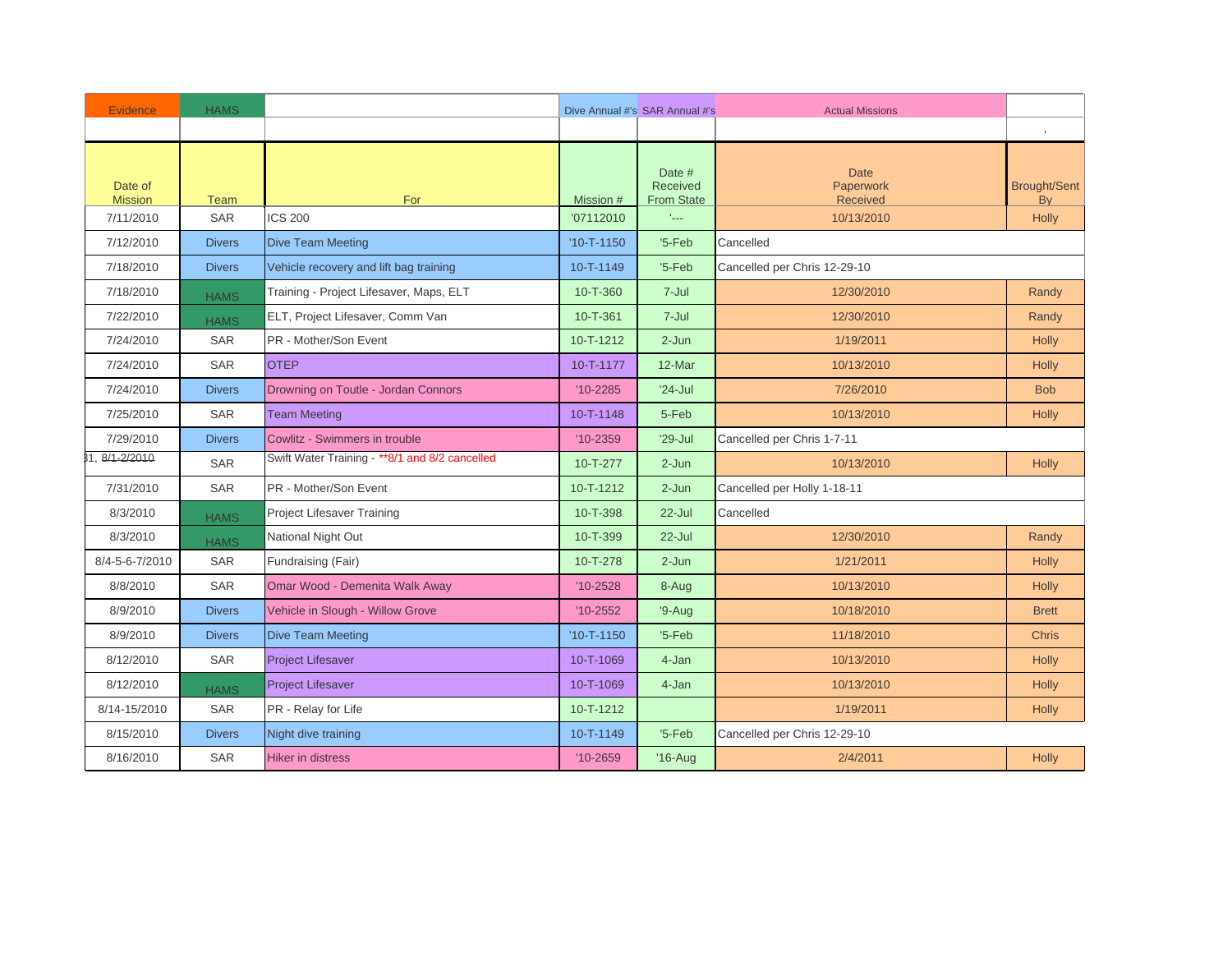| <b>Evidence</b>           | <b>HAMS</b>   |                                           |                           | Dive Annual #'s SAR Annual #'s          | <b>Actual Missions</b>                                |                           |
|---------------------------|---------------|-------------------------------------------|---------------------------|-----------------------------------------|-------------------------------------------------------|---------------------------|
|                           |               |                                           |                           |                                         |                                                       |                           |
| Date of<br><b>Mission</b> | Team          | For                                       | Mission #                 | Date #<br>Received<br><b>From State</b> | <b>Date</b><br>Paperwork<br><b>Received</b>           | <b>Brought/Sent</b><br>By |
| 8/18/2010                 | <b>SAR</b>    | Missing Male - Sam Stefonek               | $'10 - 2686$              | $12-Auq$                                | 10/13/2010                                            | <b>Holly</b>              |
| 8/21/2010                 | <b>SAR</b>    | Missing Female - Tanya Connelly           | $'10-2723$                | $'21$ -Aug                              | 8/27/2010                                             | <b>Mike</b>               |
| 8/21/2010                 | <b>Divers</b> | <b>Unmanned boat in Cowlitz</b>           | $\mathbb{L}_{\text{max}}$ | falls.                                  | Cancelled                                             |                           |
| 8/21-22/2010              | <b>SAR</b>    | Mock Search                               | $10 - T - 279$            | $2 - Jun$                               | Cancelled                                             |                           |
| 8/22/2010                 | <b>SAR</b>    | <b>Team Meeting</b>                       | 10-T-1148                 | 5-Feb                                   | Cancelled per Holly 2-4-11                            |                           |
| 8/26/2010                 | <b>SAR</b>    | <b>Basic Helicopter</b>                   | 10-T-293                  | $2-Jun$                                 | 10/13/2010                                            | <b>Holly</b>              |
| 8/26/2010                 | <b>SAR</b>    | RE-OPEN -- Missing Male - Sam Stefonek    | $'10 - 2686$              | 12-Aug                                  | 1/19/2011                                             | <b>Holly</b>              |
| 8/28/2010                 | <b>SAR</b>    | <b>Advanced Helicopter</b>                |                           |                                         | Cancelled                                             |                           |
| 9/2/2010                  | <b>SAR</b>    | <b>Project Lifesaver</b>                  | 10-T-1069                 | 4-Jan                                   | 11/13/2010                                            | Holly                     |
| 9/2/2010                  | <b>HAMS</b>   | <b>Project Lifesaver</b>                  | 10-T-1069                 | 4-Jan                                   | 11/13/2010                                            | <b>Holly</b>              |
| 9/13/2010                 | <b>Divers</b> | <b>Dive Team Meeting</b>                  | $'10 - T - 1150$          | $5-Feb$                                 | 11/18/2010                                            | <b>Chris</b>              |
| 9/15/2010                 | <b>SAR</b>    | <b>Basic First Aid</b>                    | 10-T-1159                 | 11-Feb                                  | 11/13/2010                                            | Holly                     |
| 9/16/2010                 | <b>SAR</b>    | <b>OTEP</b>                               | 10-T-1177                 | 12-Mar                                  | 1/18/2011                                             | <b>Holly</b>              |
| 9/17-19/2010              | <b>SAR</b>    | <b>Visual Tracking Training</b>           | 10-T-1070                 | 4-Jan                                   |                                                       |                           |
| 9/19/2010                 | <b>Divers</b> | Underwater camera training - Willow Grove | 10-T-1149                 | $5-Feb$                                 | Cancelled per Chris 1-7-11                            |                           |
| 9/21/2010                 | <b>SAR</b>    | Skamania - Lost 84yo Mushroom Picker      | $'10-3088$                | 21-Sep                                  | 10/13/2010                                            | <b>Holly</b>              |
| 9/26/2010                 | <b>SAR</b>    | <b>Team Meeting</b>                       | 10-T-1148                 | 5-Feb                                   | 1/19/2011                                             | <b>Holly</b>              |
| 9/27/2010                 | <b>SAR</b>    | Overdue on 8100 Road                      | $'10-3179$                | 27-Sep                                  | 11/13/2010                                            | Holly                     |
| 9/29/2010                 | All           | <b>SAR Council Meeting</b>                | '09292010                 | tale.                                   | 9/30/2010                                             | Lori                      |
| 10/1-2-3/2010             | <b>SAR</b>    | Search Management                         | 10-T-280                  | $2-Jun$                                 | Cancelled 1-13-11 Holly, Postponed per Holly 11-13-10 |                           |
| 10/2/2010                 | <b>SAR</b>    | Initial Responder ??                      | '10022010                 | tale.                                   | 11/30/2010                                            | <b>Holly</b>              |
| 10/7/2010                 | <b>SAR</b>    | <b>Project Lifesaver</b>                  | 10-T-1069                 | 4-Jan                                   | 1/18/2011                                             | <b>Holly</b>              |
| 10/7/2010                 | <b>HAMS</b>   | <b>Project Lifesaver</b>                  | 10-T-1069                 | 4-Jan                                   | 1/18/2011                                             | Holly                     |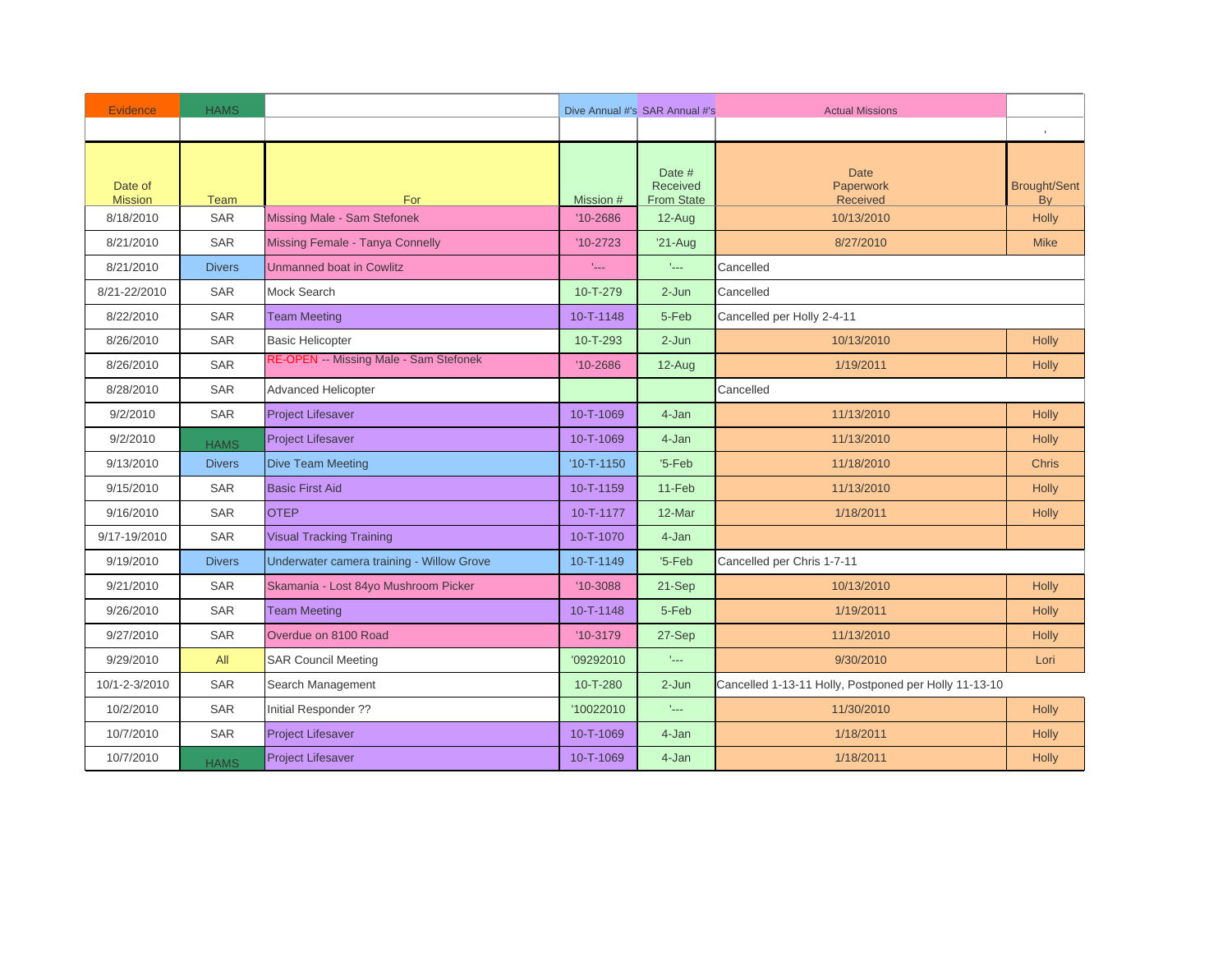| <b>Evidence</b>           | <b>HAMS</b>   |                                          |                  | Dive Annual #'s SAR Annual #'s          | <b>Actual Missions</b>                                |                                  |
|---------------------------|---------------|------------------------------------------|------------------|-----------------------------------------|-------------------------------------------------------|----------------------------------|
|                           |               |                                          |                  |                                         |                                                       |                                  |
| Date of<br><b>Mission</b> | <b>Team</b>   | For                                      | Mission #        | Date #<br>Received<br><b>From State</b> | <b>Date</b><br>Paperwork<br>Received                  | <b>Brought/Sent</b><br><b>By</b> |
| 10/7/2010                 | <b>Divers</b> | Clean out Castle Rock Intake             | 10-T-533         | 5-Oct                                   | 11/18/2010                                            | <b>Chris</b>                     |
| 10/11/2010                | <b>SAR</b>    | Skamania - Missing 52 yo hiker           | $'10-3321$       | $11$ -Oct                               | Cancelled                                             |                                  |
| 10/11/2010                | <b>Divers</b> | <b>Dive Team Meeting</b>                 | $'10 - T - 1150$ | $5-Feb$                                 | 11/18/2010                                            | <b>Chris</b>                     |
| 10/12/2010                | <b>SAR</b>    | Skamania - Lost Hiker                    | $\overline{?}$   |                                         | 1/19/2011                                             | <b>Holly</b>                     |
| 10/17/2010                | <b>Divers</b> | Boat operation and lift bag training     | 10-T-1149        | $5-Feb$                                 | Cancelled                                             |                                  |
| 10/21/2010                | <b>SAR</b>    | <b>Team Leader Training</b>              | 10-T-281         | $2-Jun$                                 | Cancelled 1-13-11 Holly, Postponed per Holly 11-13-10 |                                  |
| 10/24/2010                | <b>SAR</b>    | <b>Team Meeting</b>                      | 10-T-1148        | 5-Feb                                   | 1/18/2011                                             | <b>Holly</b>                     |
| 10/26/2010                | <b>SAR</b>    | Lewis County - Missing Aircraft          | $'10-3466$       | $25$ -Oct                               | 11/30/2010                                            | <b>Holly</b>                     |
| 10/27/2010                | <b>SAR</b>    | <b>Board of Directors</b>                | '10272010        | tale.                                   | 11/30/2010                                            | Holly                            |
| 10/28/2010                | <b>SAR</b>    | Team Leader Training                     | 10-T-281         | $2-Jun$                                 | Cancelled on 10-27 by Jim P                           |                                  |
| 10/31/2010                | <b>SAR</b>    | Skamania - 54 yo Parkinsons Male         | $'10-3543$       | 31-Oct                                  | 1/19/2011                                             | Holly                            |
| 11/3/2010                 | <b>SAR</b>    | <b>Crime Scene Training</b>              | 10-T-282         | $2-Jun$                                 | 11/13/2010                                            | <b>Holly</b>                     |
| 11/3/2010                 | <b>HAMS</b>   | <b>Crime Scene Training</b>              | 10-T-282         | $2-Jun$                                 | 11/13/2010                                            | Holly                            |
| 11/3/2010                 | <b>Divers</b> | Vehicle in Water - Ghost Bridge          | $'10-3577$       | '3-Nov                                  | 1/7/2011                                              | <b>Chris</b>                     |
| 11/4/2010                 | <b>SAR</b>    | <b>OTEP</b>                              | 10-T-1177        | 12-Mar                                  | 12/27/2010                                            | <b>Holly</b>                     |
| 11/4/2010                 | <b>SAR</b>    | <b>Project Lifesaver</b>                 | 10-T-1069        | 4-Jan                                   | 11/30/2010                                            | <b>Holly</b>                     |
| 11/6/2010                 | <b>SAR</b>    | <b>Evidence - West Longview</b>          | '10-ES-0047      | 4-Nov                                   | 1/18/2011                                             | <b>Holly</b>                     |
| 11/8/2010                 | <b>Divers</b> | <b>Dive Team Meeting</b>                 | $'10 - T - 1150$ | $5-Feb$                                 | 11/18/2010                                            | <b>Chris</b>                     |
| 11/8/2010                 | <b>SAR</b>    | <b>Missing near Germany Creek</b>        | $'10-3635$       | 8-Nov                                   | Cancelled 2-4-11 Holly                                |                                  |
| 11/11/2010                | <b>SAR</b>    | Standards and Procedures                 | 10-T-283         | $2-Jun$                                 | Cancelled 1-18-11 Holly                               |                                  |
| 11/11/2010                | <b>Divers</b> | Red PU in water - Toutle                 | $'10-3664$       | $'11-Nov$                               | 11/18/2010                                            | <b>Chris</b>                     |
| 11/13/2010                | <b>SAR</b>    | <b>Evidence - Burglary West Side Hwy</b> | 10-ES-0049       | 12-Nov                                  | 1/18/2011                                             | <b>Holly</b>                     |
| 11/13/2010                | <b>SAR</b>    | Missing hunter - Don O'Connor            | $'10-3695$       | 13-Nov                                  | 1/18/2011                                             | Holly                            |